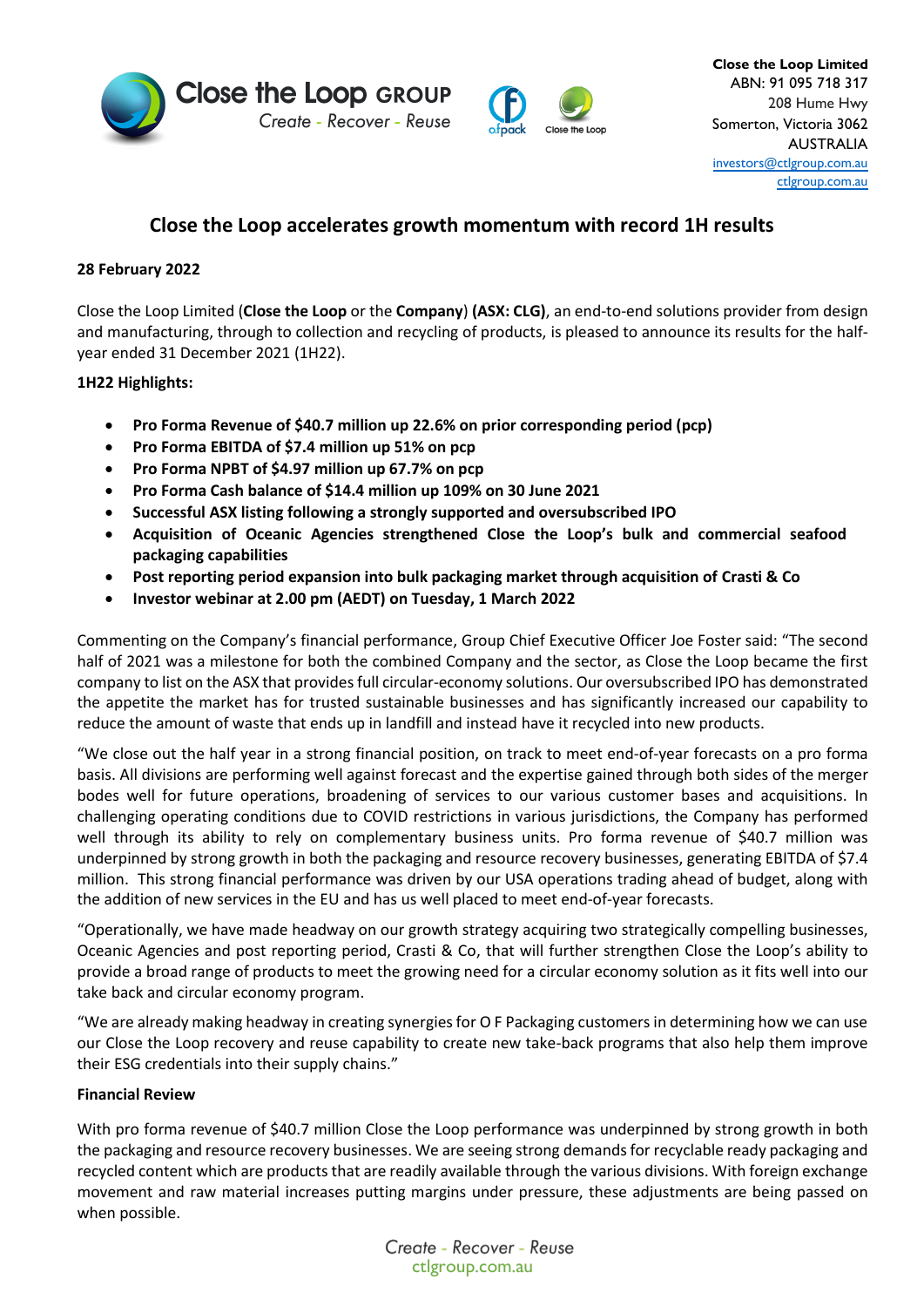



The OF Packaging businesses experienced strong sales during the period, improving throughputs and refining manufacturing equipment lines and operations. The O F Flexo division has traded ahead of budget throughout the period with high demand for locally produced packaging containing high percentages of recycled content and more recyclable ready packaging. South Africa achieved strong sales growth which drove improved performance. The resource recovery division is showing positive growth following strong demands from international markets for recycled cardboard with stable prices.

For the Close the Loop division, the US business has gained momentum as trading conditions rebounded strongly with collection volumes approaching pre-COVID levels. Europe continues to track to budget. Australian operations were impacted by lockdown activity in several jurisdictions, as the recycling business is volume-based. However, volumes have increased in November and December.

| (A\$m)                  | 1H <sub>22</sub><br>(Proforma) | 1H <sub>21</sub><br>(Proforma) | Change |
|-------------------------|--------------------------------|--------------------------------|--------|
| Revenue                 | 40.7                           | 33.2                           | 22.6%  |
| <b>Gross Profit</b>     | 14.8                           | 12.1                           | 22.3%  |
| <b>Operating Profit</b> | 5.0                            | 4.1                            | 22.0%  |
| <b>EBITDA</b>           | 7.4                            | 4.9                            | 51.0%  |
| <b>EBIT</b>             | 5.8                            | 3.2                            | 81.3%  |

## **Operational Review**

## **O F Packaging performs strongly with manufacturing line refinements**

The O F Packaging divisions all experienced strong trade through the provision of the full range of product development, R&D, manufacturing and recycling services via five divisions: specialised flexible packaging through O F Pack, and its separate South African operations; digital printing and pouch manufacturing through The Pouch Shop (TPS); flexographic printing and bag converting through O F Flexo which is experiencing increased demand for local production of flexible packaging for Horticulture, Petfood and Confectionery markets; bag closure through Inno Bag. The acquisition of Oceanic Agencies strengthened this capability as it added to the Company's presence in the bulk and commercial seafood packaging sector and cross selling across the Packaging divisions. O F Resource Recovery, which provides recycling, reuse and waste services, also experienced strong sales growth due to efficiencies generated by new production equipment and optimising of factory staffing and processes.

## **Close the Loop division processing increased as recycling volumes returning to normal levels**

The Close the Loop division increased its processing volumes during the period, introducing several new collection programs in cosmetics, eyeglasses, phone case covers and power tools, complementing its traditional imaging consumables business.

Business across the division's three main markets is beginning to return to normal with collection volumes approaching pre-COVID levels. The European operation is expanding its service offering that will see it become more engrained in the supply chain of its existing customers which will allow it offer similar recycling services to that of the US business. Discussions are advanced with several O F Packaging customers to integrate Close the Loop's recovery and reuse services into their supply chains.

## **Close the Loop becomes first ASX-listed company to provide full circular-economy solutions**

In early December, Close the Loop became the first ASX-listed company that provides full circular economy solutions – from design, manufacture, collection and reuse or recycling.

The listing followed a successful IPO which raised gross proceeds of \$12 million at a price of \$0.20 per share. A further \$3.75 million was raised to allow some long-term Close the Loop shareholders the ability to exit and sell their shareholdings into the float through a Sale Co facility.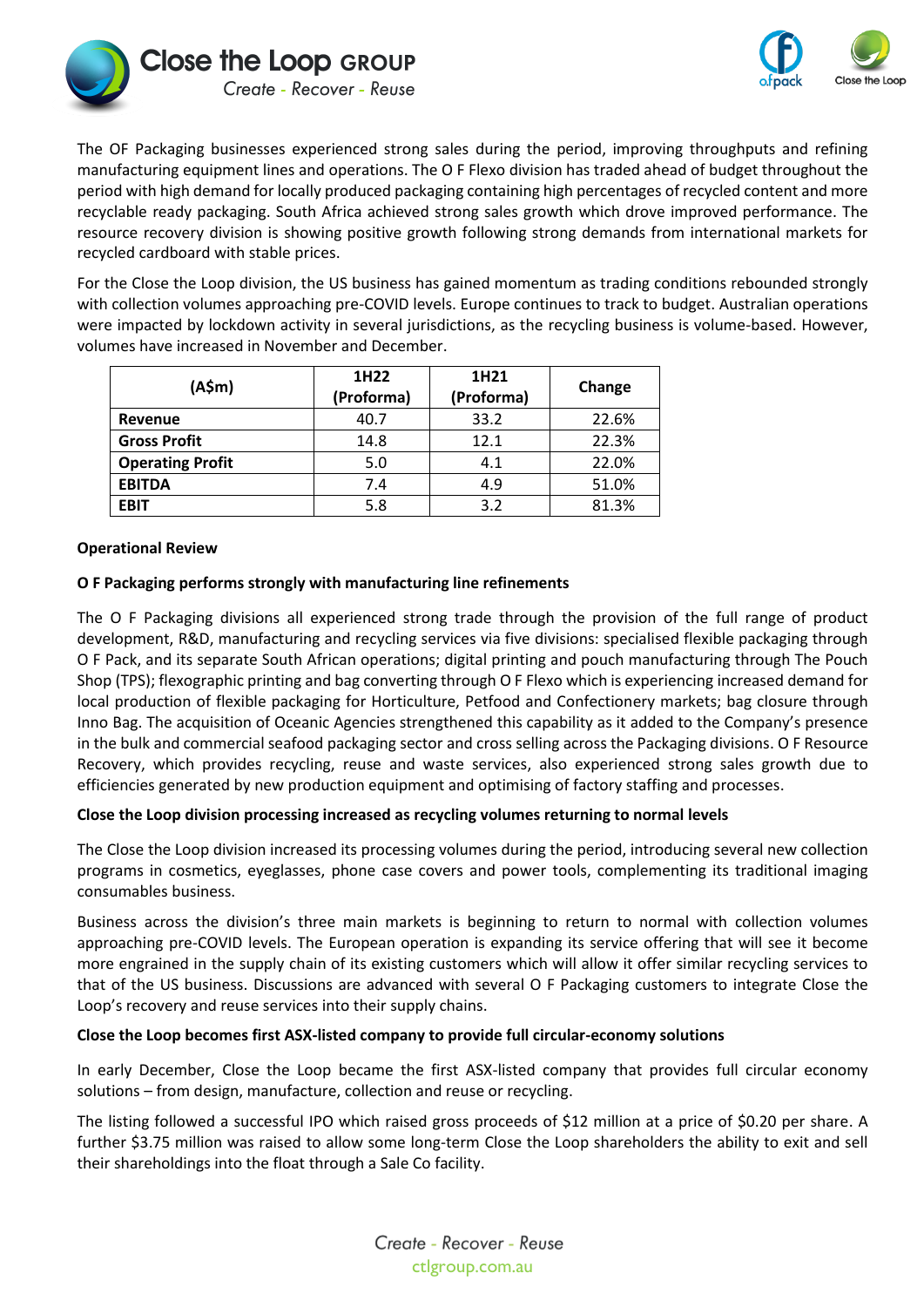



The IPO was strongly supported, introducing institutional and sophisticated shareholders who can support Close the Loop through its next phase of growth. Funds raised will enable the Company to scale its operations by upgrading machinery, installing new processing equipment for plastic washing and separation, increasing automation and funding acquisitions.

## **Oceanic Agencies acquisition strengthens position within commercial seafood packaging industry**

In December, Close the Loop acquired 100% of Oceanic Agencies, a profitable, fast-growing seafood packaging group for a purchase price of A\$3.25m including an earn-out component. Oceanic Agencies has been operating for over 10 years.

The acquisition will strengthen Close the Loop's bulk and commercial seafood packaging capability, in a growing and highly complementary sector to its existing seafood business offering and delivers on the Company's strategy to grow within the niche packaging and recycling space. The deal is earnings per share accretive, with significant revenue and cost synergies.

The purchase price includes an earn out payable for the first year after completion of the acquisition.

## **Crasti & Co acquisition provides entry into bulk packaging market**

Post reporting period, Close the Loop acquired 100% of Crasti & Company, a well-established, fast growing, and profitable bulk packaging business for a total expected purchase price of A\$5.85m. The acquisition marks Close the Loop's expansion in the bulk packaging market and provides a highly complementary market and product fit with Close the Loop's existing packaging offering through its O.F. Pack business.

The deal also increases Close the Loop recycling capabilities, with a take back program and introduction of physical recycling of bulk bags.

The deal is expected to add significantly to Close the Loop's sales and profitability levels and will be immediately earnings per share accretive.

The total expected purchase price of A\$5.85m, includes an earn out payable of up to \$1.78m at the 12-month anniversary of completion of the acquisition.

#### **Outlook**

"We are extremely pleased of what we have achieved in the first few months as a listed company. In addition to developing our core products, we have secured two reputable businesses that will enhance our operations and commitment to excellence and dedication to the environment and assist the Company to achieve its full year EBITDA forecast. Our strong financial position has us well placed to continue to execute on our expansion strategy and grow Close the Loop into a global leader in the circular economy," said Joe Foster, Group Chief Executive Officer.

#### **Investor Briefing**

Group CEO, Joe Foster and Group CFO, Marc Lichtenstein will host a webinar for investors at **2.00 pm (AEDT)** on **Tuesday, 1 March 2022**.

To pre-register for the webinar please use this link: [https://us02web.zoom.us/webinar/register/WN\\_k4h9U522Q3mNRCSimN9CRg](https://us02web.zoom.us/webinar/register/WN_k4h9U522Q3mNRCSimN9CRg)

After registering, you will receive a confirmation email containing information about joining the webinar.

*This announcement has been authorised for release by the Board of Close the Loop Limited.*

- ENDS -

Create - Recover - Reuse ctlgroup.com.au